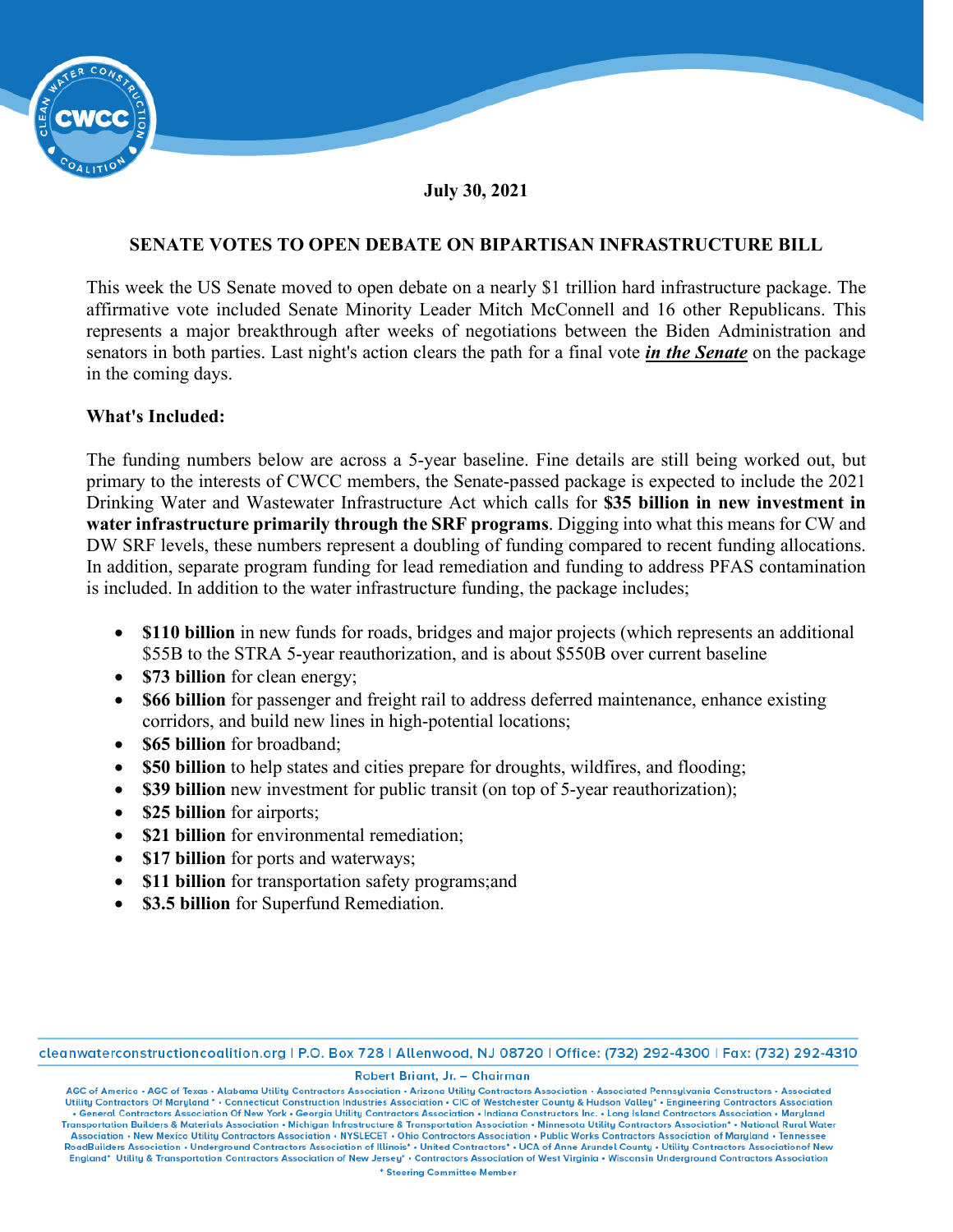

## **How It's Funded:**

Republican negotiators were able to secure fundamental changes to funding sources for the bill. Originally, the Administration proposed increased revenues from tightening tax loopholes as a major payfor. Instead, both parties agreed to new sources including:

- Repurposes \$205 billion from previous pandemic aid legislation;
- Recoups \$53 billion from states returning expanded unemployment benefit funding;
- Saves \$49 billion by delaying a Medicare Part D rebate rule enacted under President Trump;
- Raises nearly \$30 billion by applying tax information reporting requirements to cryptocurrency;
- \$89 billion from future spectrum and c-band auctions;
- \$13 billion from reinstating Superfund fees; and
- \$6 billion in sales from the Strategic Petroleum Reserve.

# **What's Next:**

The deal still faces several obstacles to becoming law. Legislative text is still being written and the measure will need to survive debate, amendments, and a final vote.

During negotiations, President Biden and Democratic leaders were forced to agree to concessions, including less new money for public transit, clean energy, electric vehicle charging stations, and the elimination of the \$20 billion national infrastructure bank. These reductions have rankled members in both chambers, including Speaker Nancy Pelosi and Representative DeFazio (D-OR), Chair of the Transportation and Infrastructure Committee.

However, the procedural vote is still a major step forward in advancing a mega-infrastructure bill that has been teased at for several years. If enacted, these numbers are transformative and would keep our industry working for years to come.

Despite the challenges, we remain optimistic that Congress will pass an infrastructure package in some form this year. We ask that you stay actively engaged with your federal delegation to protect and promote the CWCC's priorities. We'll keep you updated as details emerge and the process unfolds.

cleanwaterconstructioncoalition.org | P.O. Box 728 | Allenwood, NJ 08720 | Office: (732) 292-4300 | Fax: (732) 292-4310

Robert Briant, Jr. - Chairman

AGC of America • AGC of Texas • Alabama Utility Contractors Association • Arizona Utility Contractors Association • Associated Pennsylvania Constructors • Associated<br>Utility Contractors Of Maryland \* • Connecticut Construc . General Contractors Association Of New York . Georgia Utility Contractors Association . Indiana Constructors Inc. . Long Island Contractors Association . Maryland Transportation Builders & Materials Association • Michigan Infrastructure & Transportation Association • Minnesota Utility Contractors Association\* • National Rural Water Association • New Mexico Utility Contractors Association • NYSLECET • Ohio Contractors Association • Public Works Contractors Association of Maryland • Tennessee<br>RoadBuilders Association • Underground Contractors Associati England\* Utility & Transportation Contractors Association of New Jersey\* . Contractors Association of West Virginia . Wisconsin Underground Contractors Association \* Steering Committee Member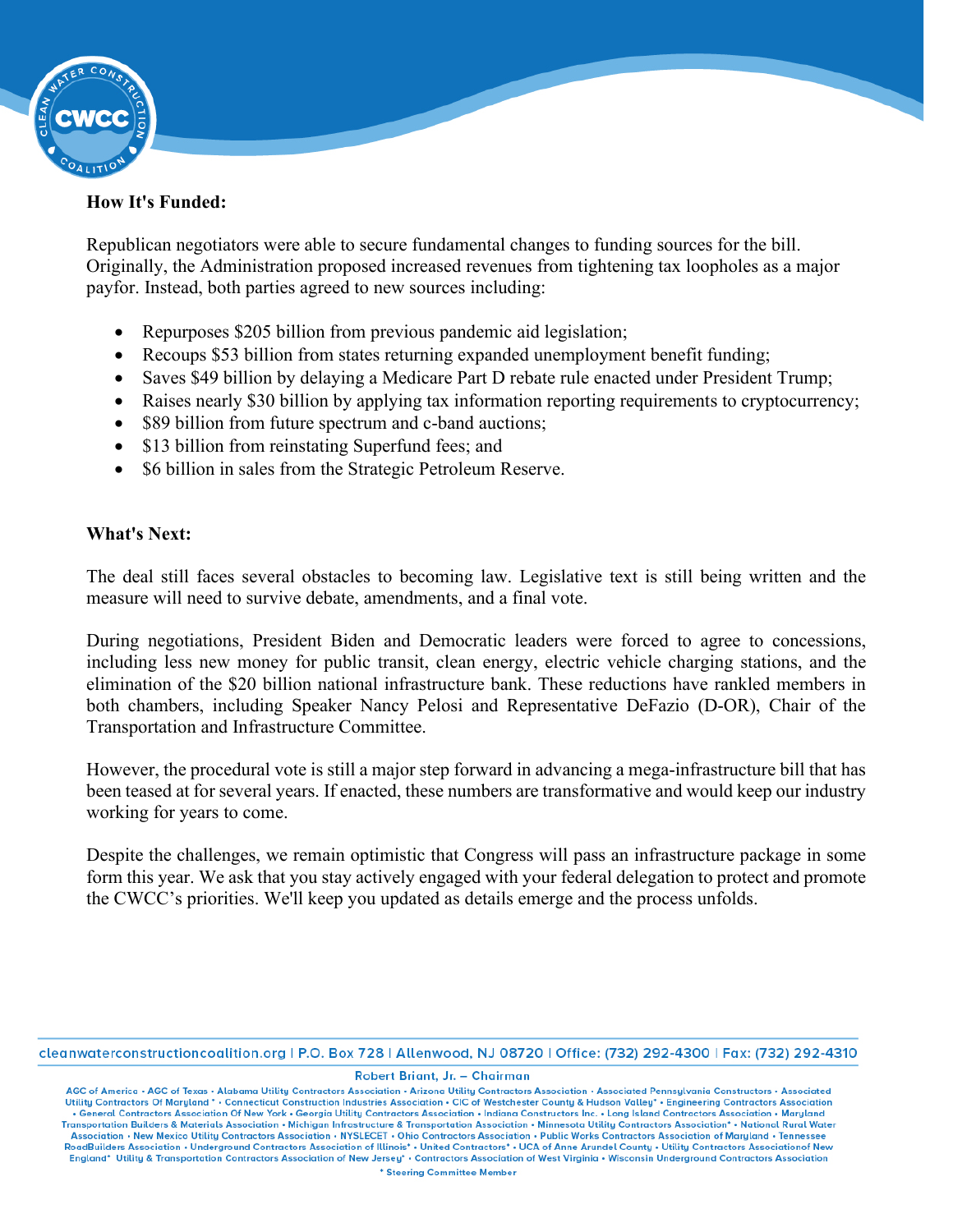# **UTCA of NJ SCORES LEGISLATIVE VICTORIES FOR WATER WORK**

UTCA of NJ of has been working for several years to update the laws, standards, and regulatory environment governing our water infrastructure. We have recently seen some important items from our **[Water Infrastructure Investment Program](https://r20.rs6.net/tn.jsp?f=0017kzxS2iirtaqh7L4UelZ2y_tktFZJQ80-rikdG6M083zKnCBANvUK3bpKrjEb-vTkLOFo52umbKkLj1KLiweByC9NyhG-devugir4x8r8AlgotA95BTWFbrPThYg40NGSD8gaTZw_x0dtOwtGcVryHcRurvChnityCnCpM1mIKXMdnQg49VDasmlS87wPd6-5sZXxJRqZUYfqiMe_U0FMsIiKr9GoO5NWNlwbuOE6hcAcOdHjaVVqg==&c=2Alj8C0g5uUcMqfQmqQTHTh_Q8CIBpdAy3JZOKMlmfa9QlWs5PQP_A==&ch=rHZq6hpzQT2flO5N2Dw-gNBYPg0G7Hr89b5eqgPqtWPIWiWSfZVEYQ==)** come to fruition that may serve as useful for CWCC members to consider applying to their own jurisdictions. By pushing for more funding **and** better water policy, we are hoping to create a steady stream of projects in communities across the state. We have provided bill numbers for each piece of legislation so you can look up the details at <https://www.njleg.state.nj.us/> if you are interested. We are sharing this with you in the event it may be helpful in your individual jurisdictions.

**Lead Service Line Replacement** – (S3398/A5343) UTCA of NJ was on hand last week as Governor Murphy signed into law legislation that would require all drinking water systems to inventory lead service lines and replace them within 10 years. The Governor highlighted the public health crisis facing many New Jersey communities and cited this legislation, as well as the \$60m water infrastructure line item that UTCA of NJ championed, as an historic step toward ensuring every resident has access to clean drinking water. UTCA CEO Bob Briant, Jr.'s **[comments](https://r20.rs6.net/tn.jsp?f=0017kzxS2iirtaqh7L4UelZ2y_tktFZJQ80-rikdG6M083zKnCBANvUK9FrUVwtB9XIhj3QX179LnK-bbL2IjRJ7UGisulpo6ROovCaNGO7vEvzEhuf0vgMWN6miRp2ZBEWSbaTNDh603VPI8Tm7SGcMhaR4_BpVXbZh5LiC2PBhPywXr7C3DLJA-wJm2k-2lrOmZv_Q-15YEU6QIn825KsWBWcFW71HOJmP9npkvJAqkr_ucrXXXroIm3HMeQjXmaoEvuH41GUD6q7kWQuH19o-7A6AbVR70sa7kVNQtPHAEdyrqO_hK0OR-jVMhXfBOFZqlK1BWRc62_bqdAOBBqAyRFpnqfFuiOKd4XdoGwgtRkFgxy6gdT2896pauFD4ymzgjBuFSQ6ts5pnUY6vjDfPjWsOQZYC_oQnMl6WYB--x5wqpBng4UMXFPf3-pquTXtOnn7fkn85m6YV4vMC6l9AP2d5eDLYzVkTrKXAemhtevK11f0oksB9C5N3HlbyDxypw8bCSbGCe-bUYB2xDRZ1eXvR_msKKhY&c=2Alj8C0g5uUcMqfQmqQTHTh_Q8CIBpdAy3JZOKMlmfa9QlWs5PQP_A==&ch=rHZq6hpzQT2flO5N2Dw-gNBYPg0G7Hr89b5eqgPqtWPIWiWSfZVEYQ==)** were also **[highlighted](https://r20.rs6.net/tn.jsp?f=0017kzxS2iirtaqh7L4UelZ2y_tktFZJQ80-rikdG6M083zKnCBANvUK9FrUVwtB9XIr47ZbpmLP-li1XE7zWQDQ0HI5t0RU0d2RWH6_PoIy6GbJSLL4mWLY0GmK5UwxUKFQi2T4G-Qa3TKK1wOJzm0e1Xdj_SHwiNjtsMkEwiZERFGGhgbVFu7e_1suU_w_RclLhD-RhrEcafh6Ia2fqdstek2aGTD6GtEjjDr-I99kwia60qte_GReviYlysn-TbgRLNJC4dzD1QtSeKqaRdtYgzUnjKTlvQqiD8WCD9w6-Q=&c=2Alj8C0g5uUcMqfQmqQTHTh_Q8CIBpdAy3JZOKMlmfa9QlWs5PQP_A==&ch=rHZq6hpzQT2flO5N2Dw-gNBYPg0G7Hr89b5eqgPqtWPIWiWSfZVEYQ==)** in the press.

**Drinking Water System Asset Management** – (S647/A4825) UTCA of NJ has been working on legislation that would increase asset management planning requirements for drinking water systems and enable DEP to develop a penalty system for non-compliance. The measure will create a threeyear capital plan for every drinking water system in the state, as well as funding plans to ensure those capital projects advance. That means more work with greater predictability for contractors. We are pleased to report that the bill has been passed by the legislature, and at the time of this writing, is expected to be signed into law.

**Statewide Water Infrastructure Capital Plan** – (S4011) UTCA worked with NJ Senate leadership to develop this legislation, which would require DEP to prepare a Statewide Water Infrastructure Investment Plan every five years, and the I-Bank to present an annual water capital plan to the legislature. This legislation represents the advancement of a major priority called for in the UTCA Water Infrastructure Investment Program. If passed, the measure will increase transparency and predictability for water work and mirrors the type of capital planning we see on the transportation side of our industry.

Robert Briant, Jr. - Chairman

AGC of America • AGC of Texas • Alabama Utility Contractors Association • Arizona Utility Contractors Association • Associated Pennsylvania Constructors • Associated Utility Contractors Of Maryland • • Connecticut Construc . General Contractors Association Of New York . Georgia Utility Contractors Association . Indiana Constructors Inc. . Long Island Contractors Association . Maryland Transportation Builders & Materials Association • Michigan Infrastructure & Transportation Association • Minnesota Utility Contractors Association\* • National Rural Water Association • New Mexico Utility Contractors Association • NYSLECET • Ohio Contractors Association • Public Works Contractors Association of Maryland • Tennessee<br>RoadBuilders Association • Underground Contractors Associati England\* Utility & Transportation Contractors Association of New Jersey\* . Contractors Association of West Virginia . Wisconsin Underground Contractors Association \* Steering Committee Member

cleanwaterconstructioncoalition.org | P.O. Box 728 | Allenwood, NJ 08720 | Office: (732) 292-4300 | Fax: (732) 292-4310